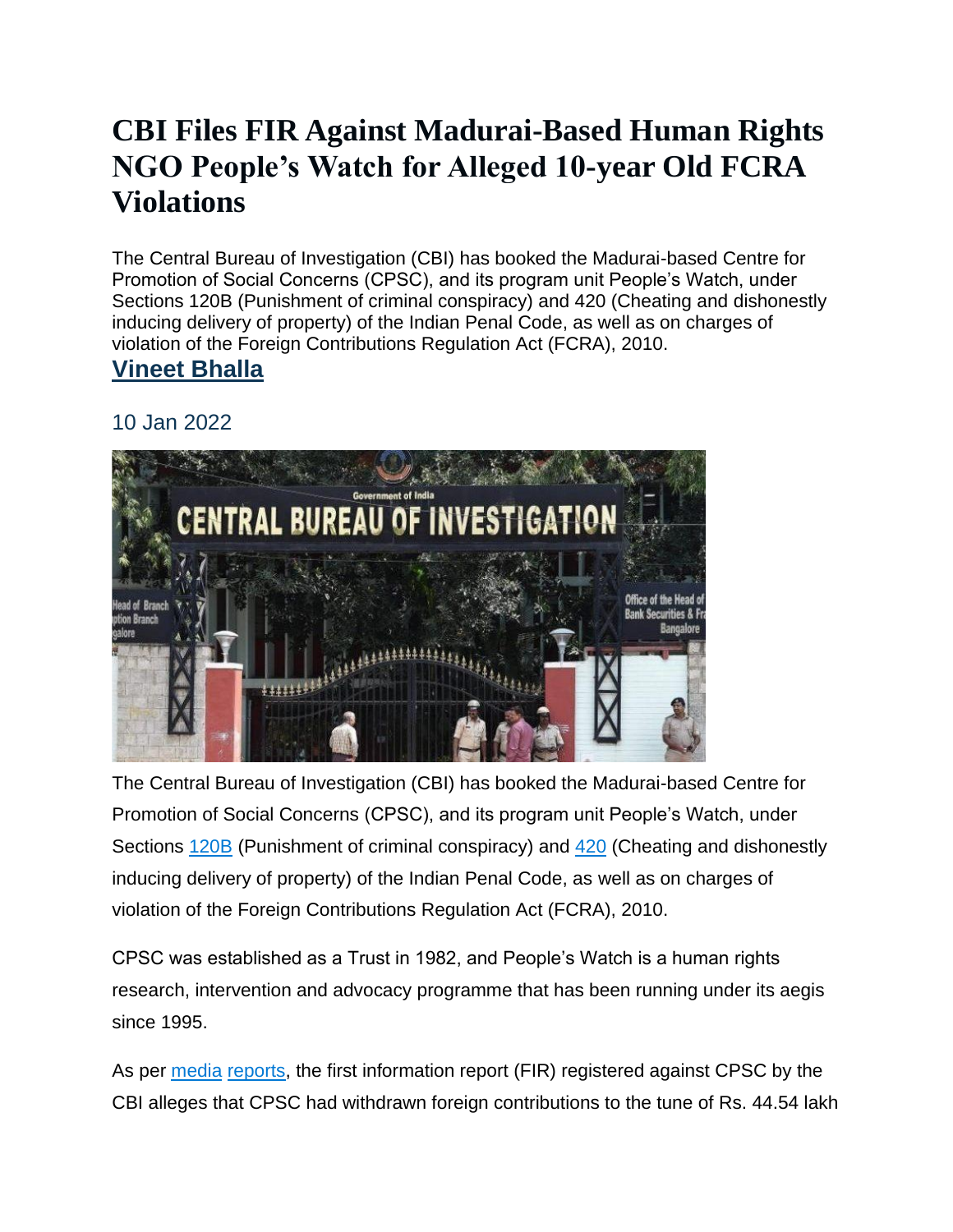during 2011-12 and 2012-13 on 240 occasions, and had used the foreign contributions for a purpose other than what it was meant for. It is also alleged in the FIR that CPSC withdrew Rs 1.70 crores between 2008 and 2012 that did not tally with the vouchers available.

The FIR, purportedly filed on January 6, is based on a complaint dated July 22, 2014 by A.K. Sinha, the then Director in the Union Ministry of Home Affairs (MHA) on the basis of findings from two inspections conducted by MHA officials at the CPSC's office in Madurai in May 2012 and 2014.

Pursuant to the FIR, the CBI, armed with a search warrant dated January 7, had conducted search operations at the CPSC's office for about 10 hours on Saturday, as per a statement released by Henri Tiphagne, Executive Director, People's Watch.

Through both the statement, as well as [Facebook Live](https://www.facebook.com/henri.tiphagne/videos/911485666232587) sessions that he conducted earlier today, Tiphagne has dismissed the charges as a blatant attempt at the vilification of CPSC and People's Watch for its work promoting human rights and shedding light on human rights violations by the State.

Tiphagne explains that CPSC was first visited by MHA officials in May 2012, after which its FCRA registration was suspended by the MHA for 180 days in July 2012, then again in February 2013, and for a third successive time in August 2013. These suspensions were challenged by CPSC before the Delhi High Court in Writ Petition (C) No. 1594 of 2014. In May 2014, the high court [ruled](https://onedrive.live.com/?authkey=%21AAIuZ2xg4TvTh0I&cid=E1D0838E49CAB56A&id=E1D0838E49CAB56A%21409933&parId=E1D0838E49CAB56A%21409756&o=OneUp) in favour of CPSC, allowing it to operate its FCRA account. As evident from the high court's [order](https://onedrive.live.com/?authkey=%21AN4TthtQYCXETso&cid=E1D0838E49CAB56A&id=E1D0838E49CAB56A%21409975&parId=E1D0838E49CAB56A%21409756&o=OneUp) from April 2015, the MHA had no objection to the high court's ruling in favour of the CPSC allowing it to use the funds in its FCRA bank account.

However, in October 2016, when CPSC applied for the renewal of its FCRA registration, it received an [MHA order](https://onedrive.live.com/?authkey=%21AHimfI7xBYSr2ZQ&cid=E1D0838E49CAB56A&id=E1D0838E49CAB56A%21415292&parId=E1D0838E49CAB56A%21415225&o=OneUp) saying that on the basis of a field agency report, CPSC's FCRA registration couldn't be renewed. This order was challenged by CPSC before the Delhi High Court in Writ Petition (C) No. 10527 of 2016. The matter is *sub judice* before the high court, with the next hearing scheduled for January 24 later this month.